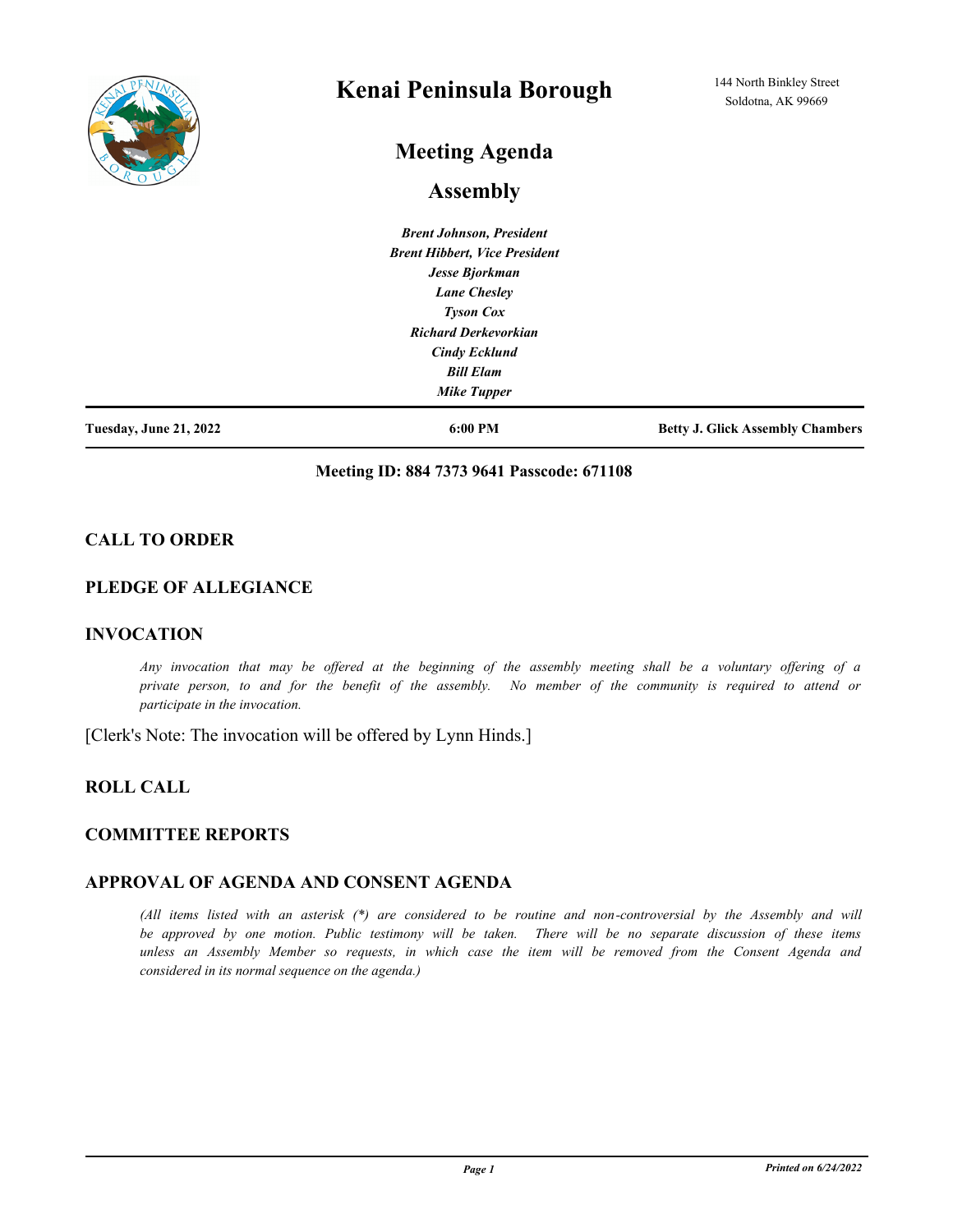ACTION ITEMS CURRENTLY ON CONSENT AGENDA: KPB-4361 June 7, 2022 Regular Assembly Meeting Minutes Resolution 2022-040 RSA Road Maintenance Resolution 2022-039 CES Station 1 parcels

Resolution 2022-041 Lowell Point Mitigation

Ordinance 2022-19-01 Fire Wise Slash Disposal

Ordinance 2022-24 New CES Station Bond Proposition

Ordinance 2022-19-02 New CES Station Bond Proposition Information Funds

Ordinance 2022-19-03 Reappropriation of CPF to other projects

Ordinance 2022-19-04 Kenai Surgery Center

KPB-4352 Restaurant Designation Permit – Dirty Skillet

KPB-4343 Planning Commission Appointments

ACTION ITEMS ELIGIBLE TO BE ADDED TO THE CONSENT AGENDA:

Ordinance 2021-19-53 SPH Hot Water System Replacement

Ordinance 2021-19-54 Solid Waste Lighting Upgrade

Ordinance 2021-19-55 Spruce Bark Beetle Program

Ordinance 2021-19-56 Volunteer Fire Assistance Program

Ordinance 2021-19-57 Emergency Siren Warning System

Ordinance 2022-20 Educational Capital Improvements

Ordinance 2021-19-58 Information Campaign

Ordinance 2022-21 Exception to KPB 17.10.210

Ordinance 2022-22 Negotiated Lease of 40 Acres

### **APPROVAL OF MINUTES**

[KPB-4361](http://kpb.legistar.com/gateway.aspx?m=l&id=/matter.aspx?key=25851) June 7, 2022 Regular Assembly Meeting Minutes

*Attachments:* [060722 Regular Assembly Meeting Minutes](http://kpb.legistar.com/gateway.aspx?M=F&ID=03a20d02-081f-4b1d-b2ce-0e8c5d2d8287.pdf)

### **COMMENDING RESOLUTIONS AND PROCLAMATIONS**

### **PRESENTATIONS WITH PRIOR NOTICE**

*(20 minutes total)*

Alaska Grand Jury Legislation, Representative Ben Carpenter (10 minutes) **1.** [KPB-4349](http://kpb.legistar.com/gateway.aspx?m=l&id=/matter.aspx?key=25839) *Attachments:* [Resolution 2022-004](http://kpb.legistar.com/gateway.aspx?M=F&ID=c7822ce5-797f-4836-9a04-7ccea08c63d2.pdf)

#### **PUBLIC COMMENTS ON ITEMS NOT APPEARING ON THE AGENDA**

*(3 minutes per speaker; 20 minutes aggregate)*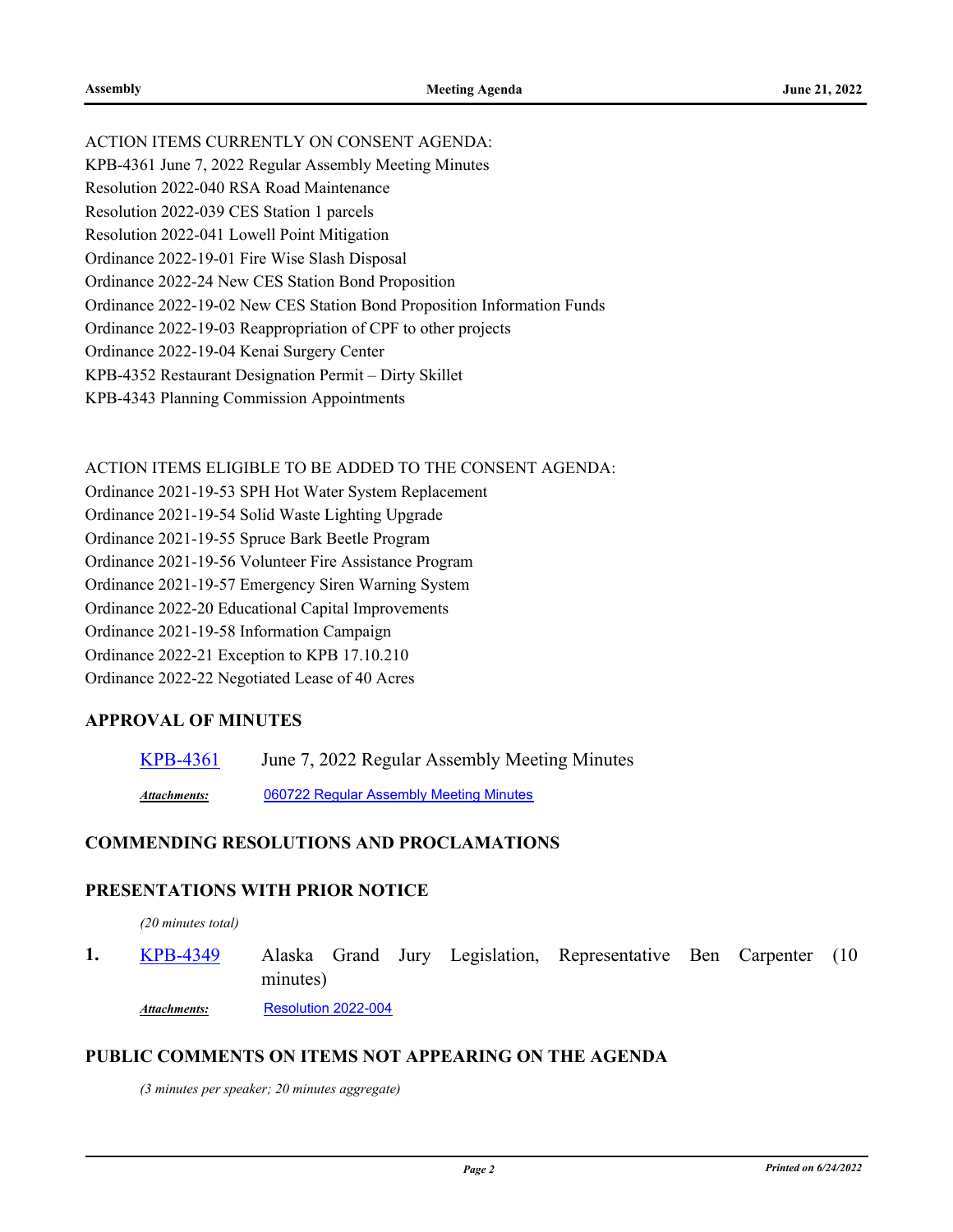**4.** [2021-19-56](http://kpb.legistar.com/gateway.aspx?m=l&id=/matter.aspx?key=25765)

## **ITEMS NOT COMPLETED FROM PRIOR AGENDA**

## **PUBLIC HEARINGS ON ORDINANCES**

*(Testimony limited to 3 minutes per speaker)*

### Ordinances referred to Finance Committee

|    | 2021-19-53          | An Ordinance Appropriating \$389,500 from the South Kenai Peninsula<br>Hospital Service Area Fund Balance to Support Replacement and<br>Improvement of the Hospital's Hot Water System (Mayor)                                                                                                                                                                                             |
|----|---------------------|--------------------------------------------------------------------------------------------------------------------------------------------------------------------------------------------------------------------------------------------------------------------------------------------------------------------------------------------------------------------------------------------|
|    | <b>Attachments:</b> | <b>Ordinance 2021-19-53</b><br>Memo<br><b>Advisory Board Recommendations</b>                                                                                                                                                                                                                                                                                                               |
|    | 2021-19-54          | Redirecting<br>Solid Waste<br>Ordinance<br>Capital<br>Project<br>Funds<br>An<br>Previously Appropriated for a Demolition Project to an Areawide Solid<br>Waste Facility Lighting Upgrade Project (Mayor)                                                                                                                                                                                   |
|    | <b>Attachments:</b> | Ordinance 2021-19-54<br><b>Memo</b>                                                                                                                                                                                                                                                                                                                                                        |
|    | 2021-19-55          | An Ordinance Appropriating Spruce Bark Beetle Program<br>Interest<br>Income Funds to Initiate Forest Management Efforts (Mayor)                                                                                                                                                                                                                                                            |
|    | <b>Attachments:</b> | Ordinance 2021-19-55<br>Memo                                                                                                                                                                                                                                                                                                                                                               |
| 4. | 2021-19-56          | Ordinance Approving and Appropriating Grant Funds Totaling<br>An<br>\$22,968.23 from the Alaska Department of Natural Resource for the<br>Volunteer Fire Assistance Program on Behalf of Bear Creek Fire<br>Service Area, Central Emergency Service Area, Kachemak Emergency<br>Nikiski Emergency Service<br>Service<br>and<br>Western<br>Area,<br>Area,<br>Emergency Service Area (Mayor) |
|    | <b>Attachments:</b> | Ordinance 2021-19-56<br><b>Memo</b>                                                                                                                                                                                                                                                                                                                                                        |
| 5. | 2021-19-57          | An Ordinance Appropriating \$700,000 to Fund the Emergency<br>Siren<br>Warning System Update Project (Mayor)                                                                                                                                                                                                                                                                               |

[Ordinance 2021-19-57](http://kpb.legistar.com/gateway.aspx?M=F&ID=6e2960b7-b17c-454c-83c0-aca68b08112d.pdf) [Memo](http://kpb.legistar.com/gateway.aspx?M=F&ID=bf1f9d64-757b-4737-8ede-cfd4e85ef0bf.pdf) *Attachments:*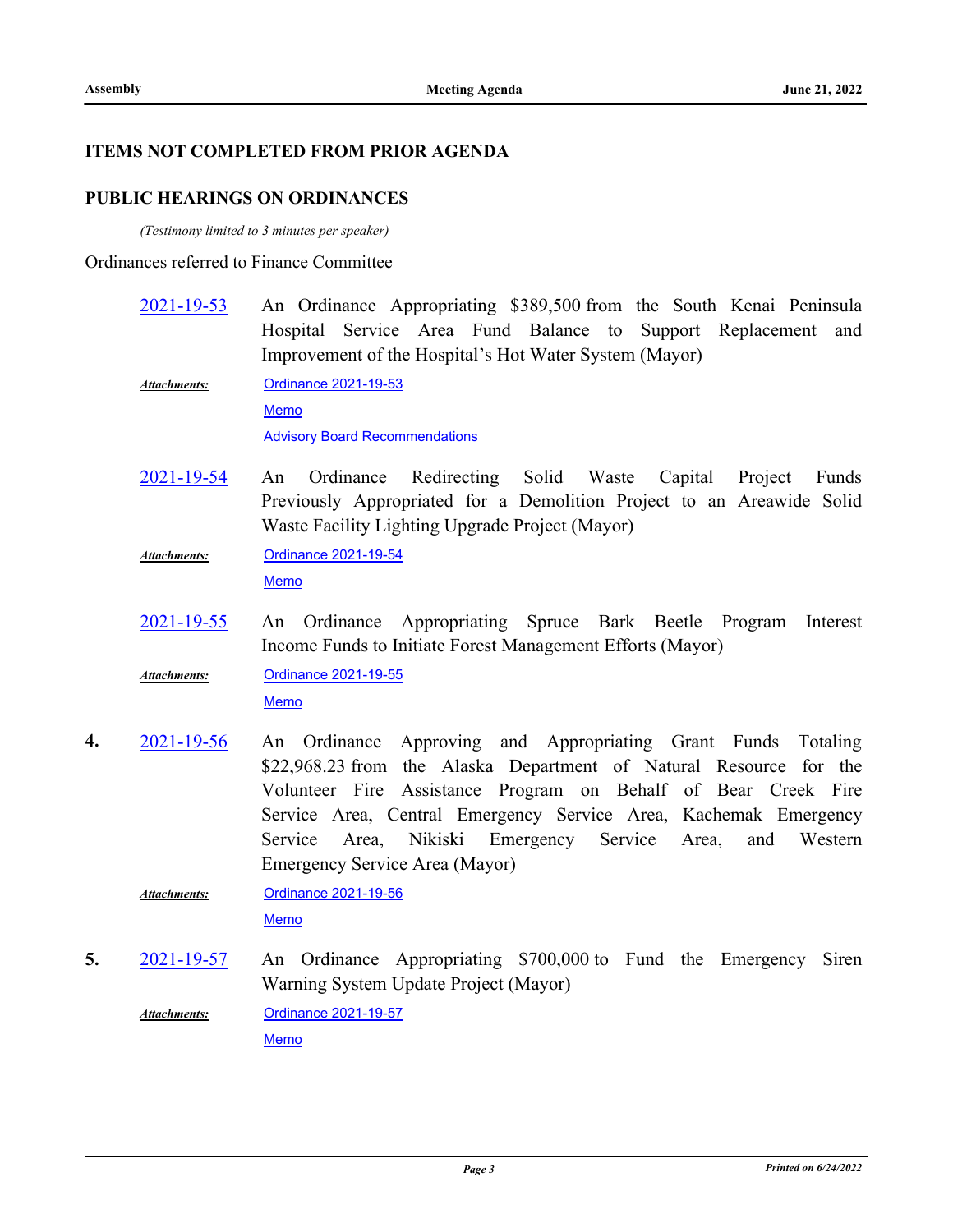An Ordinance Providing for the Submission to the Qualified Voters of the Kenai Peninsula Borough the Question of the Issuance of Not-To-Exceed Sixty-Five Million Five Hundred Fifty Thousand Dollars (\$65,550,000) of General Obligation Bonds of the Kenai Peninsula Borough to Pay the Costs of Educational Capital Improvements in the Borough on October 4, 2022 (Mayor) **6.** [2022-20](http://kpb.legistar.com/gateway.aspx?m=l&id=/matter.aspx?key=25782)

> [Clerk's Note: A Presentation will be given at Finance Committee from John Hedges, Purchasing and Contracting Director (20 minutes)]

- [Ordinance 2022-20](http://kpb.legistar.com/gateway.aspx?M=F&ID=a3381927-8ead-4672-97e9-acf0dc30279a.pdf) [Amendment Memo](http://kpb.legistar.com/gateway.aspx?M=F&ID=44e1ed8a-862a-4c10-90f1-4cceffe1d336.pdf) [Memo](http://kpb.legistar.com/gateway.aspx?M=F&ID=d9448bba-741e-4c0d-8acf-7c2eb219c2e0.pdf) **[Presentation](http://kpb.legistar.com/gateway.aspx?M=F&ID=11f8aef5-ef3a-4729-99f4-1d748e5abea8.pptx)** *Attachments:*
- An Ordinance Appropriating Funds for the Costs of Distributing Information about the Ballot Proposition Seeking Voter Approval for the Issuance of Bonds to Pay for Capital Improvements for Borough Schools, to Ensure Compliance with Legal Restrictions on the Use of Borough Funds and Assets Related to Ballot Propositions (Mayor) **7.** [2021-19-58](http://kpb.legistar.com/gateway.aspx?m=l&id=/matter.aspx?key=25781)
	- [Ordinance 2021-19-58](http://kpb.legistar.com/gateway.aspx?M=F&ID=ac4dbfbc-7a03-4c94-be97-798b0e3831fd.pdf) [Memo](http://kpb.legistar.com/gateway.aspx?M=F&ID=fe22668e-bbea-4707-ab02-ceb05ae63f5a.pdf) *Attachments:*

Ordinances referred to Lands Committee

An Ordinance Providing for an Exception to KPB 17.10.210 and Authorizing the Mayor to Execute a No-Charge Agreement with the City Of Kenai for Hard Rock Resource Extraction from Borough-Owned Land in Support of the Kenai Bluff Stabilization Project (Mayor) **8.** [2022-21](http://kpb.legistar.com/gateway.aspx?m=l&id=/matter.aspx?key=25777)

[Ordinance 2022-21](http://kpb.legistar.com/gateway.aspx?M=F&ID=93da9f4f-c271-4719-b220-bd9d17e52d45.pdf) [Memo](http://kpb.legistar.com/gateway.aspx?M=F&ID=fd6ac4a0-d381-4830-8a5f-b3ad609e87a7.pdf) **[Contract](http://kpb.legistar.com/gateway.aspx?M=F&ID=d9ef8156-9e47-4a79-bac0-c737a68f430c.docx)** [Map](http://kpb.legistar.com/gateway.aspx?M=F&ID=21e6fe56-d84e-461d-b23f-9f17ea5503a3.pdf) [Reference Copy R2009-074](http://kpb.legistar.com/gateway.aspx?M=F&ID=48221b52-fdb5-4a65-b564-03610bfdd7d9.pdf) *Attachments:*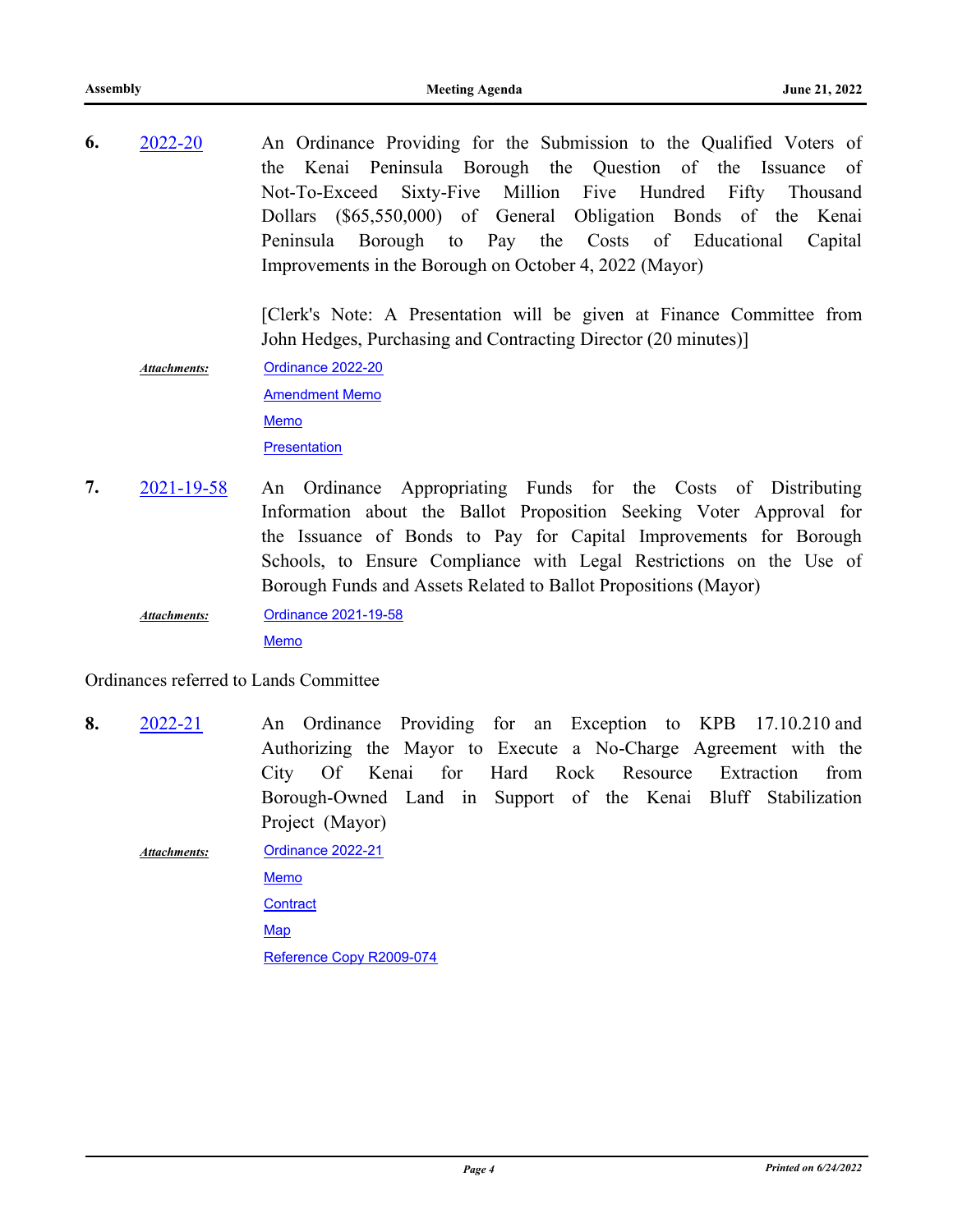| 9. | 2022-22      | An Ordinance Authorizing a Negotiated Lease Option and Subsequent  |
|----|--------------|--------------------------------------------------------------------|
|    |              | Ground Lease of Certain Real Property Containing 40 Acres More or  |
|    |              | Less to Utopian Power for the Development of a Solar Farm Facility |
|    |              | (Mayor)                                                            |
|    |              | [Clerk's Note: Presentation at Lands Committee from Utopian Power, |
|    |              | Forrest Cohn, President of Utopian Power (15 minutes)]             |
|    | Attachments: | Ordinance 2022-22                                                  |
|    |              | <b>Memo</b>                                                        |
|    |              | <b>Advisory Board Recommendations</b>                              |
|    |              | <b>Lease Option Template</b>                                       |
|    |              | Map                                                                |
|    |              | <b>Lease Agreement</b>                                             |
|    |              | <b>Utopian Power Presentation</b>                                  |

Ordinances referred to Policies and Procedures Committee

| 10. | $2022 - 15$  | Amending KPB 2.33.020 Relating to the Powers and Duties of the<br>Human Resources Department to Remove Responsibility for Oversight<br>of the Risk Management Office (Mayor)                |
|-----|--------------|---------------------------------------------------------------------------------------------------------------------------------------------------------------------------------------------|
|     | Attachments: | <b>Ordinance 2022-15</b><br><b>Memo</b>                                                                                                                                                     |
| 11. | $2022 - 16$  | Amending KPB 5.35.160 Relating To Notice<br>Ordinance<br>Of<br>An<br>Assessments for Utility Special Assessment Districts to Ensure Code<br>Compatibility with Software Constraints (Mayor) |
|     | Attachments: | Ordinance 2022-16<br><b>Memo</b>                                                                                                                                                            |
| 12. | 2022-17      | An Ordinance Amending KPB 2.40.030(D) Relating to Compensation<br>for KPB Planning Commissioners (Johnson)                                                                                  |
|     | Attachments: | Ordinance 2022-17<br><b>Amendment</b><br>Memo<br><b>Fiscal Note Amended</b>                                                                                                                 |
| 13. | $2022 - 18$  | <b>KPB</b><br>Amending<br>$2.40.015$ Regarding<br>the<br>Planning<br>Commission<br>Application Process (Bjorkman, Cox)                                                                      |
|     | Attachments: | Ordinance 2022-18<br><b>Memo</b>                                                                                                                                                            |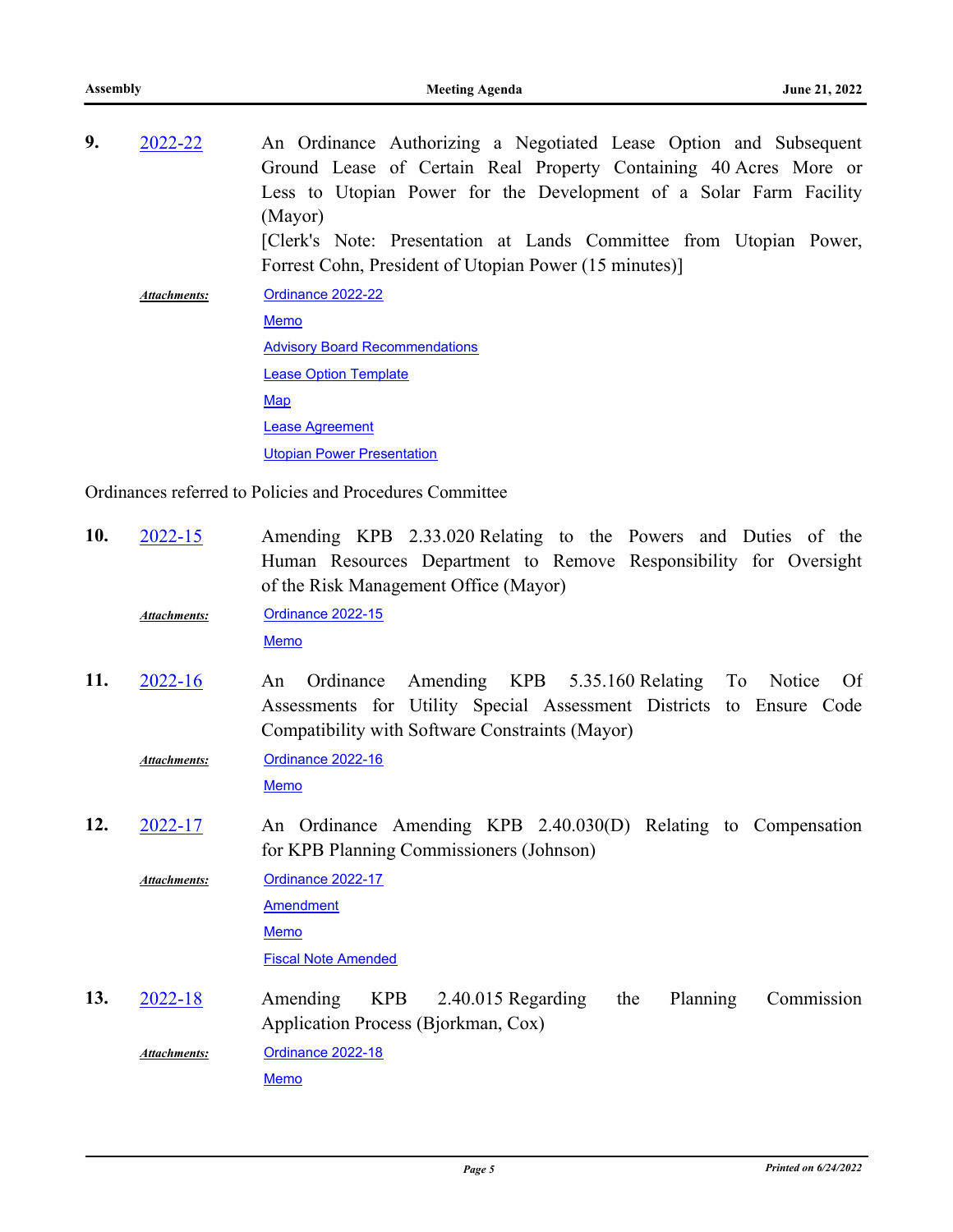#### **UNFINISHED BUSINESS**

#### **NEW BUSINESS**

1. Resolutions

Resolutions referred to Finance Committee

A Resolution Authorizing a Sole Source Contract for Summer and Winter Road Maintenance with Red Mountain, LLC, for South Region, Unit 9 (Mayor)  $*$ a. [2022-040](http://kpb.legistar.com/gateway.aspx?m=l&id=/matter.aspx?key=25837)

[Resolution 2022-040](http://kpb.legistar.com/gateway.aspx?M=F&ID=c7da01b7-b0c8-4d91-8f63-8b1c0c9a48f3.pdf) [Memo](http://kpb.legistar.com/gateway.aspx?M=F&ID=9a1a422a-d482-4115-91bd-5cb9ae77f8e9.pdf) **[Advisory Board Recommendations](http://kpb.legistar.com/gateway.aspx?M=F&ID=26ade848-b304-436d-b220-d78ef684eb09.pdf)** *Attachments:*

#### Resolutions referred to Lands Committee

A Resolution Authorizing the Acquisition of Real Property Located in Soldotna, Alaska on Behalf of Central Emergency Services for the Purpose of a Replacement Site for CES Station #1 (Mayor) **\*b.** [2022-039](http://kpb.legistar.com/gateway.aspx?m=l&id=/matter.aspx?key=25795)

[Resolution 2022-040](http://kpb.legistar.com/gateway.aspx?M=F&ID=c4906044-d612-47b7-873b-24f9e15d4ba4.pdf) [Memo](http://kpb.legistar.com/gateway.aspx?M=F&ID=35336ea5-56a0-4a74-90a8-31d1fd79f9ae.pdf) **[CESA Board Minutes](http://kpb.legistar.com/gateway.aspx?M=F&ID=108b8352-46fa-4387-88f1-5f15abbc32d1.pdf)** [Advisory Board Recommendations](http://kpb.legistar.com/gateway.aspx?M=F&ID=3e37f650-a187-4958-b159-53443557735a.pdf) **[Map](http://kpb.legistar.com/gateway.aspx?M=F&ID=2a179bcf-cdf3-4f5d-bbe8-b2ed9b07a682.pdf)** [S&B Appraisal](http://kpb.legistar.com/gateway.aspx?M=F&ID=dfc41295-ba98-45bb-ab5f-f3de2ab7ba21.pdf) [S&B Purchase Option Agreement](http://kpb.legistar.com/gateway.aspx?M=F&ID=2846b788-677a-48c7-a403-dcf38a92b93e.pdf) [Beer Appraisal](http://kpb.legistar.com/gateway.aspx?M=F&ID=22d2d82d-1952-4d1a-bfcb-77a60733deab.pdf) [Beer Purchase Option Agreement](http://kpb.legistar.com/gateway.aspx?M=F&ID=0c8d3c6e-546a-45fb-8c5e-5d21fe544b29.pdf) *Attachments:*

Resolutions referred to Legislative Committee

A Resolution Supporting Local, State, and Federal Agencies to Address the Repetitive Hazards Created by Bear Mountain Topography and Mitigating Lowell Point Road Dangers to Provide Safe, Reliable Transportation to the Community of Lowell Point, the City of Seward Infrastructure and to Access State and Federal Parks (Mayor) **\*c.** [2022-041](http://kpb.legistar.com/gateway.aspx?m=l&id=/matter.aspx?key=25838)

[Resolution 2022-041](http://kpb.legistar.com/gateway.aspx?M=F&ID=b3f634df-bef7-43df-a9c7-d9e9eee00ca8.pdf) [Amendment Memo](http://kpb.legistar.com/gateway.aspx?M=F&ID=2e999666-c0c1-438d-8033-464a9be62625.pdf) [Memo](http://kpb.legistar.com/gateway.aspx?M=F&ID=b703ad95-adc6-4521-b136-3f9f9d8c71d4.pdf) *Attachments:*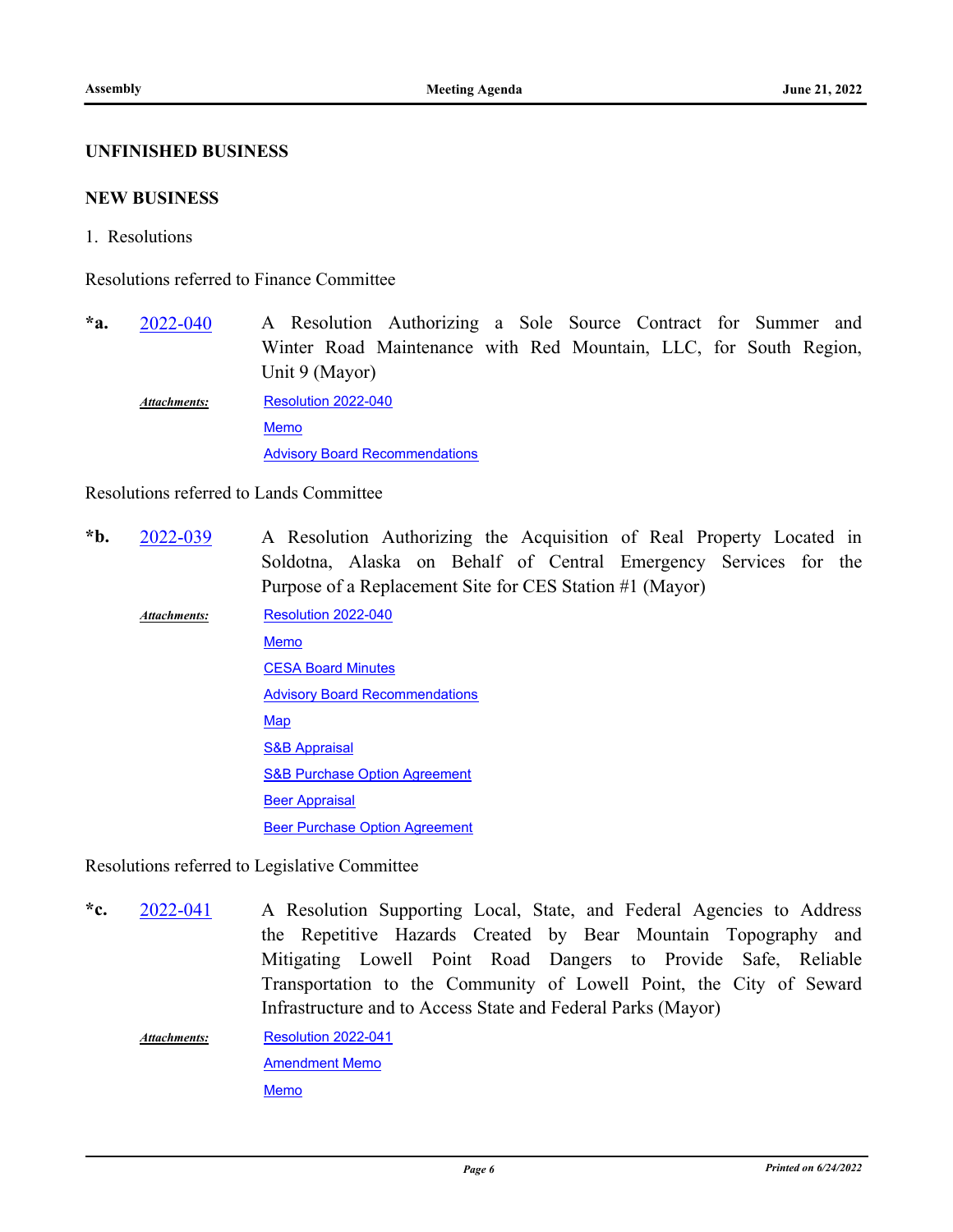## 2. Ordinances for Introduction

Ordinances for Introduction and referred to the Finance Committee

An Ordinance Appropriating \$300,000 from the General Fund to Establish Temporary Firewise Slash Disposal Sites (Mayor) (Hearing on 07/05/22) **\*a.** [2022-19-01](http://kpb.legistar.com/gateway.aspx?m=l&id=/matter.aspx?key=25834)

[Ordinance 2022-19-01](http://kpb.legistar.com/gateway.aspx?M=F&ID=331a5b88-7027-4c53-870d-c188111a99b8.docx) [Memo](http://kpb.legistar.com/gateway.aspx?M=F&ID=e90b40f1-25d8-42a6-ab27-4fd1d7f36ad8.pdf) **[Slash Site Locations Email](http://kpb.legistar.com/gateway.aspx?M=F&ID=a1774849-3e4a-4e23-938d-a4aedca87c4a.pdf)** *Attachments:*

An Ordinance Providing for the Submission to the Qualified Voters of the Central Emergency Service Area in the Kenai Peninsula Borough at the Regular Election on October 4, 2022, the Question of the Issuance of Not-To-Exceed Sixteen Million Five Hundred Thousand Dollars (\$16,500,000) of General Obligation Bonds of the Central Emergency Service Area to Pay the Cost of Replacing Central Emergency Services Fire Station #1 in and for the Service Area (Mayor) (Hearing on 07/05/22) **\*b.** [2022-24](http://kpb.legistar.com/gateway.aspx?m=l&id=/matter.aspx?key=25841)

[Ordinance 2022-24](http://kpb.legistar.com/gateway.aspx?M=F&ID=d497e6aa-c14b-4d5a-8c08-5751faecdca4.docx) [Memo](http://kpb.legistar.com/gateway.aspx?M=F&ID=6a05e9c8-07cb-42cd-a5db-cf9e8662efa0.pdf) *Attachments:*

An Ordinance Appropriating Funds for the Costs of Distributing Information about the Ballot Proposition Seeking Voter Approval for the Issuance of Bonds to Pay for the Central Emergency Service Area Fire Station #1 Project to Ensure Compliance with Legal Restrictions on the Use of Borough Funds and Assets Related to Ballot Propositions (Mayor) (Hearing on 07/05/22) **\*c.** [2022-19-02](http://kpb.legistar.com/gateway.aspx?m=l&id=/matter.aspx?key=25835)

[Ordinance 2022-19-02](http://kpb.legistar.com/gateway.aspx?M=F&ID=7bb29c05-2841-484f-a77a-9b7ea9202a4c.docx) *Attachments:*

[Memo](http://kpb.legistar.com/gateway.aspx?M=F&ID=f795ffe3-91a1-4923-a27f-997c8dc71710.pdf)

An Ordinance Appropriating Road Service Area Capital Project Funds from Previously-Appropriated Projects to the FY2021 Borough Road Improvement Project to Fund the Mansfield Avenue, Ferrin Road and Old Exit Glacier, Fish Passage Projects (Mayor) (Hearing on 07/05/22) **\*d.** [2022-19-03](http://kpb.legistar.com/gateway.aspx?m=l&id=/matter.aspx?key=25836)

[Ordinance 2022-19-03](http://kpb.legistar.com/gateway.aspx?M=F&ID=866a53f5-b46d-410b-aa32-061dc511b6e4.docx) *Attachments:*

[Memo](http://kpb.legistar.com/gateway.aspx?M=F&ID=21d15113-8fa3-48a1-98af-b19927e6a764.pdf)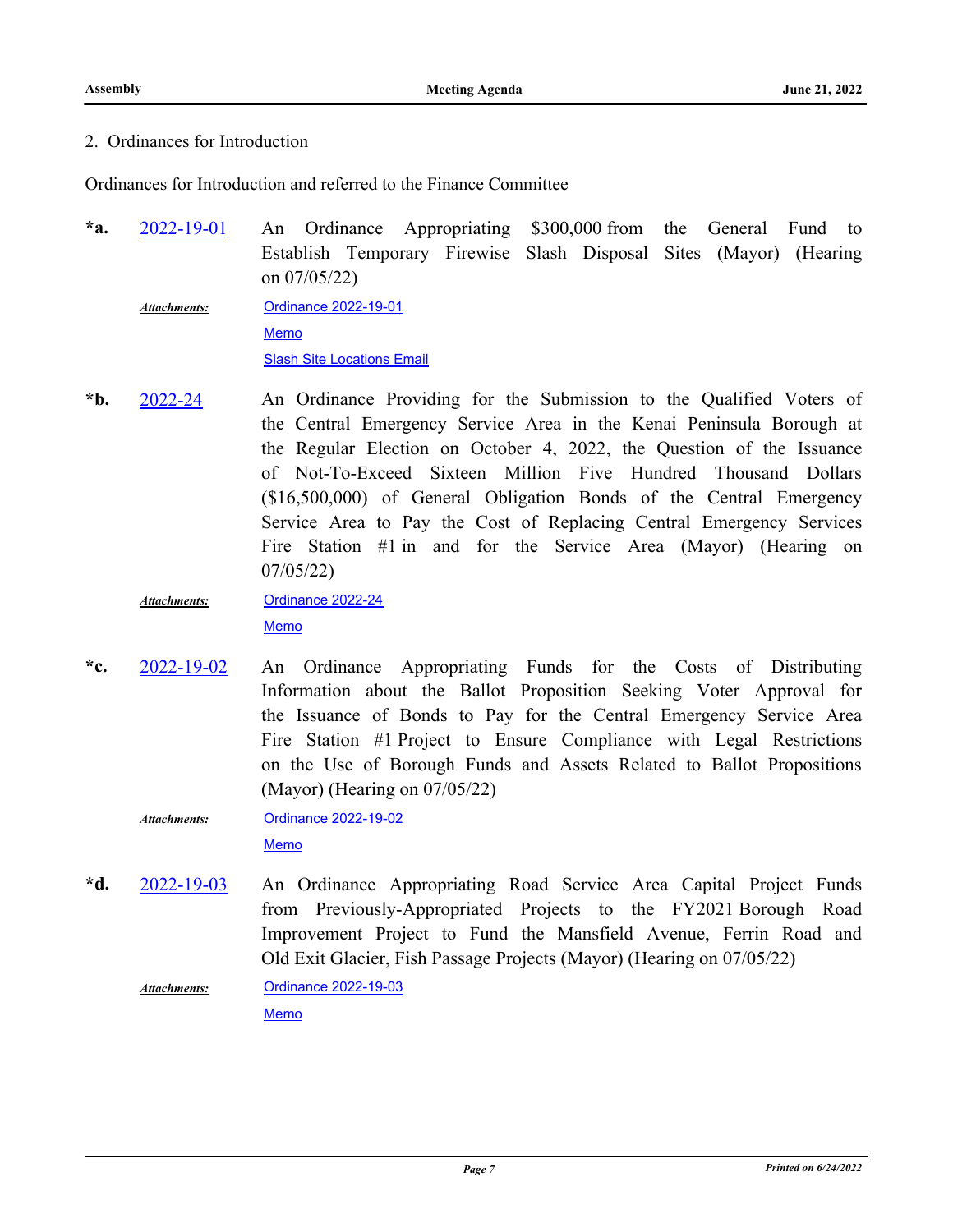| $*e$ . | 2022-19-04   | An Ordinance Approving the Purchase of the Surgery Center of Kenai |
|--------|--------------|--------------------------------------------------------------------|
|        |              | and Appropriating \$9,120,000 from the Central Peninsula Hospital  |
|        |              | Plant Replacement and Expansion Fund to Support the Purchase       |
|        |              | (Mayor) (Hearing on $07/05/22$ )                                   |
|        | Attachments: | Ordinance 2022-19-04                                               |
|        |              | Memo                                                               |
|        |              | <b>CPH Resolution</b>                                              |

[Public Comment](http://kpb.legistar.com/gateway.aspx?M=F&ID=5fe8d212-4c1e-4c8c-a641-7953bd023ea3.pdf)

3. Other

Other items referred to Finance Committee

Approving an Amended Restaurant Designation Permit filed by 6 Mile Mermaid LLC DBA Dirty Skillet, License No. 5765 **\*a.** [KPB-4352](http://kpb.legistar.com/gateway.aspx?m=l&id=/matter.aspx?key=25842) [Recommendation Memo to Assembly](http://kpb.legistar.com/gateway.aspx?M=F&ID=74469d31-ecb6-427d-920e-737b1519f49a.pdf) [Premises Diagram Change](http://kpb.legistar.com/gateway.aspx?M=F&ID=8e8e3897-b246-42bd-9625-9541d80c7d8b.pdf) [Amended Restaurant Designation Permit](http://kpb.legistar.com/gateway.aspx?M=F&ID=f62e1538-4aad-442a-8182-fbc3fe95349e.pdf) *Attachments:*

Other items referred to Policies and Procedures Committee

| b. | <b>KPB-4343</b>     | Confirming<br>(Mayor) | the |                                                                                                                                 |                    |  |                 | Appointments to the KPB Planning Commission |
|----|---------------------|-----------------------|-----|---------------------------------------------------------------------------------------------------------------------------------|--------------------|--|-----------------|---------------------------------------------|
|    |                     |                       |     | Michael Horton, District 4-Soldotna, Term Expires 07/31/25<br>Virginia Morgan, District 6-East Peninsula, Term Expires 07/31/25 |                    |  |                 |                                             |
|    |                     | Christine<br>07/31/24 |     | Hutchison,                                                                                                                      | District 7-Central |  | Peninsula, Term | Expires                                     |
|    |                     |                       |     | Dawson Slaughter, District 9-South Peninsula, Term Expires 07/31/25                                                             |                    |  |                 |                                             |
|    | <b>Attachments:</b> | <b>Appointments</b>   |     |                                                                                                                                 |                    |  |                 |                                             |

## **MAYOR'S REPORT**

### Mayor's Report Cover Memo

[KPB-4327](http://kpb.legistar.com/gateway.aspx?m=l&id=/matter.aspx?key=25817) Mayor's Report Memo

*Attachments:* [Mayor's Report Memo](http://kpb.legistar.com/gateway.aspx?M=F&ID=7af8e5bc-7b16-4869-a58b-0477f3714d83.pdf)

- 1. Assembly Requests/Responses None.
- 2. Agreements and Contracts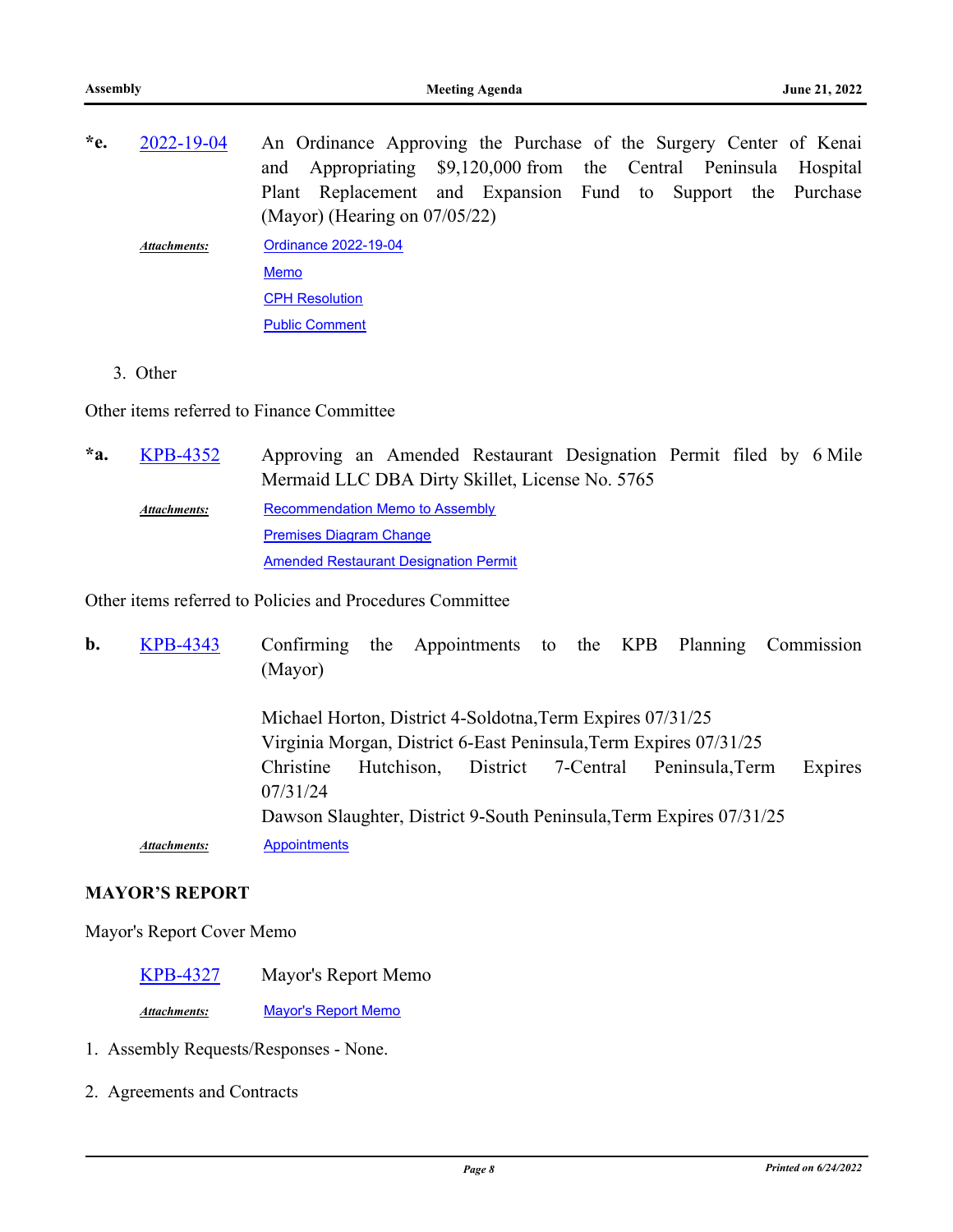| a. | <b>KPB-4328</b>     | a Contract for ITB22-033 Multi-Function<br>Authorization to Award<br>Copier Purchase to Office Tech Xerox.                                                             |
|----|---------------------|------------------------------------------------------------------------------------------------------------------------------------------------------------------------|
|    | Attachments:        | Auth to Award ITB22-033 Multi-Function Copier                                                                                                                          |
| b. | <b>KPB-4329</b>     | Authorization to Award a Contract for ITB22-044 Summer & Winter<br>Road Maintenance - West Region Unit 4 to Mountain Vista Estates,<br>dba Captain Cook Construction.  |
|    | <b>Attachments:</b> | Auth to Award ITB22-044 Road Maintenance - West Region Unit 4                                                                                                          |
| c. | <b>KPB-4330</b>     | Authorization to Award a Contract for ITB22-044 Summer & Winter<br>Road Maintenance - West Region Unit 5 to Mountain Vista Estates,<br>dba Captain Cook Construction.  |
|    | <b>Attachments:</b> | Auth to Award ITB22-044 Road Maintenance - West Region Unit 5                                                                                                          |
| d. | <b>KPB-4331</b>     | Authorization to Award a Contract for ITB22-043 Summer & Winter<br>Road Maintenance - South Region Unit 3 to Wolf Co., Anchor Point,<br>Ak.                            |
|    | Attachments:        | Auth to Award ITB22-043 Road Maintenance - South Region Unit 3                                                                                                         |
| e. | <b>KPB-4332</b>     | Authorization to Award a Contract for ITB22-043 Summer & Winter<br>Road Maintenance - South Region Unit 4 to Wolf Co., Anchor Point,<br>Ak.                            |
|    | Attachments:        | Auth to Award ITB22-043 Road Maintenance - South Region Unit 4                                                                                                         |
| f. | <b>KPB-4333</b>     | Authorization to Award a Contract for ITB22-043 Summer & Winter<br>Road Maintenance - South Region Unit 7 to East Road Services,<br>Homer Ak.                          |
|    | Attachments:        | Auth to Award ITB22-043 Road Maintenance - South Region Unit 7                                                                                                         |
| g. | <b>KPB-4334</b>     | Authorization to Award a Contract for ITB22-043 Summer & Winter<br>Road Maintenance - South Region Unit 8 to East Road Services,<br>Homer Ak.                          |
|    | <b>Attachments:</b> | Auth to Award ITB22-043 Road Maintenance - South Region Unit 8                                                                                                         |
| h. | <b>KPB-4335</b>     | Authorization to Award a Contract for ITB22-042 Summer & Winter<br>Road Maintenance - Central Region Unit 1 to Hammond Trucking and<br>Excavation, Inc., Soldotna, Ak. |
|    | Attachments:        | Auth to Award ITB22-042 Road Maintenance - Central Region Unit 1                                                                                                       |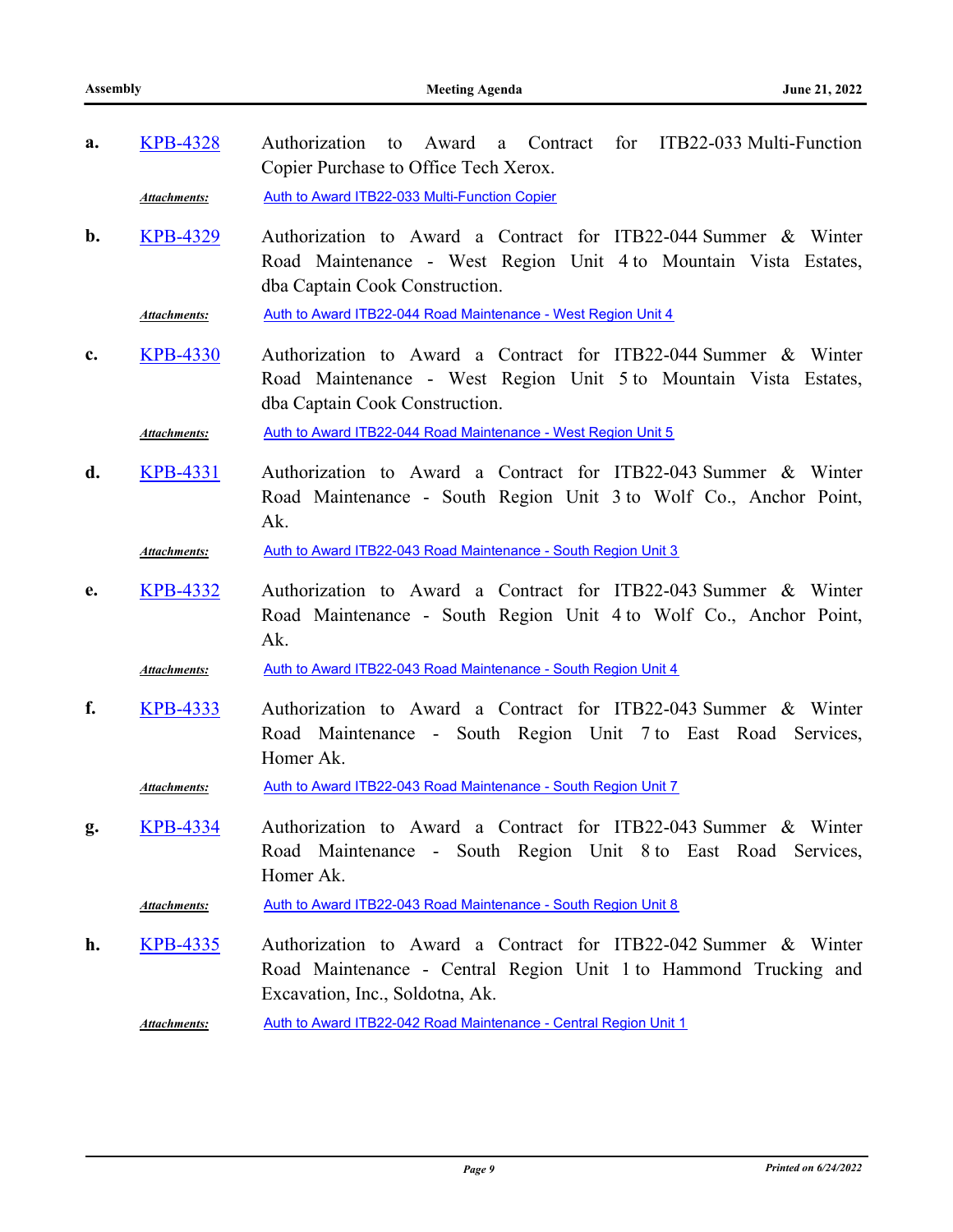| i.             | <b>KPB-4336</b>     | Authorization to Award a Contract for ITB22-042 Summer & Winter<br>Road Maintenance - Central Region Unit 2 to Hammond Trucking and<br>Excavation, Inc., Soldotna, Ak. |
|----------------|---------------------|------------------------------------------------------------------------------------------------------------------------------------------------------------------------|
|                | Attachments:        | Auth to Award ITB22-042 Road Maintenance - Central Region Unit 2                                                                                                       |
| j <sub>1</sub> | <b>KPB-4337</b>     | Authorization to Award a Contract for ITB22-042 Summer & Winter<br>Road Maintenance - Central Region Unit 4 to Summit Excavation, Inc.,<br>Soldotna, Ak.               |
|                | <b>Attachments:</b> | Auth to Award ITB22-042 Road Maintenance - Central Region Unit 4                                                                                                       |
| k.             | <b>KPB-4338</b>     | Authorization to Award a Contract for ITB22-042 Summer & Winter<br>Road Maintenance - Central Region Unit 10 to Summit Excavation,<br>Inc., Soldotna, Ak.              |
|                | <b>Attachments:</b> | Auth to Award ITB22-042 Road Maintenance - Central Region Unit 10                                                                                                      |
| l.             | <b>KPB-4339</b>     | Authorizing a Waiver of Formal Bidding Procedures for Repairing the<br>Crane Anchor Bolts at Homer Transfer Facility to Steiner's North Star<br>Construction, Inc.     |
|                | <b>Attachments:</b> | Auth to Waive for Repair of Crane Anchor Bolts at HTF                                                                                                                  |
| 3. Other       |                     |                                                                                                                                                                        |
| a.             | <b>KPB-4340</b>     | Budget Revisions - May 2022                                                                                                                                            |
|                | <b>Attachments:</b> | <b>Budget Revisions - May 2022</b>                                                                                                                                     |
| b.             | <b>KPB-4341</b>     | Revenue-Expenditure Report - May 2022                                                                                                                                  |
|                | <b>Attachments:</b> | Revenue-Expenditure Report - May 2022                                                                                                                                  |

**c.** [KPB-4342](http://kpb.legistar.com/gateway.aspx?m=l&id=/matter.aspx?key=25832) Certification of the 2022 Main Roll Assessment Attachments: [Certification of the 2022 Main Roll Assessment](http://kpb.legistar.com/gateway.aspx?M=F&ID=2bc3acb9-d614-4144-842f-2d8673b8b0d8.pdf)

## **PUBLIC COMMENTS AND PUBLIC PRESENTATIONS**

## **ASSEMBLY COMMENTS**

### **PENDING LEGISLATION**

*(This item lists legislation which will be addressed at a later date as noted.)*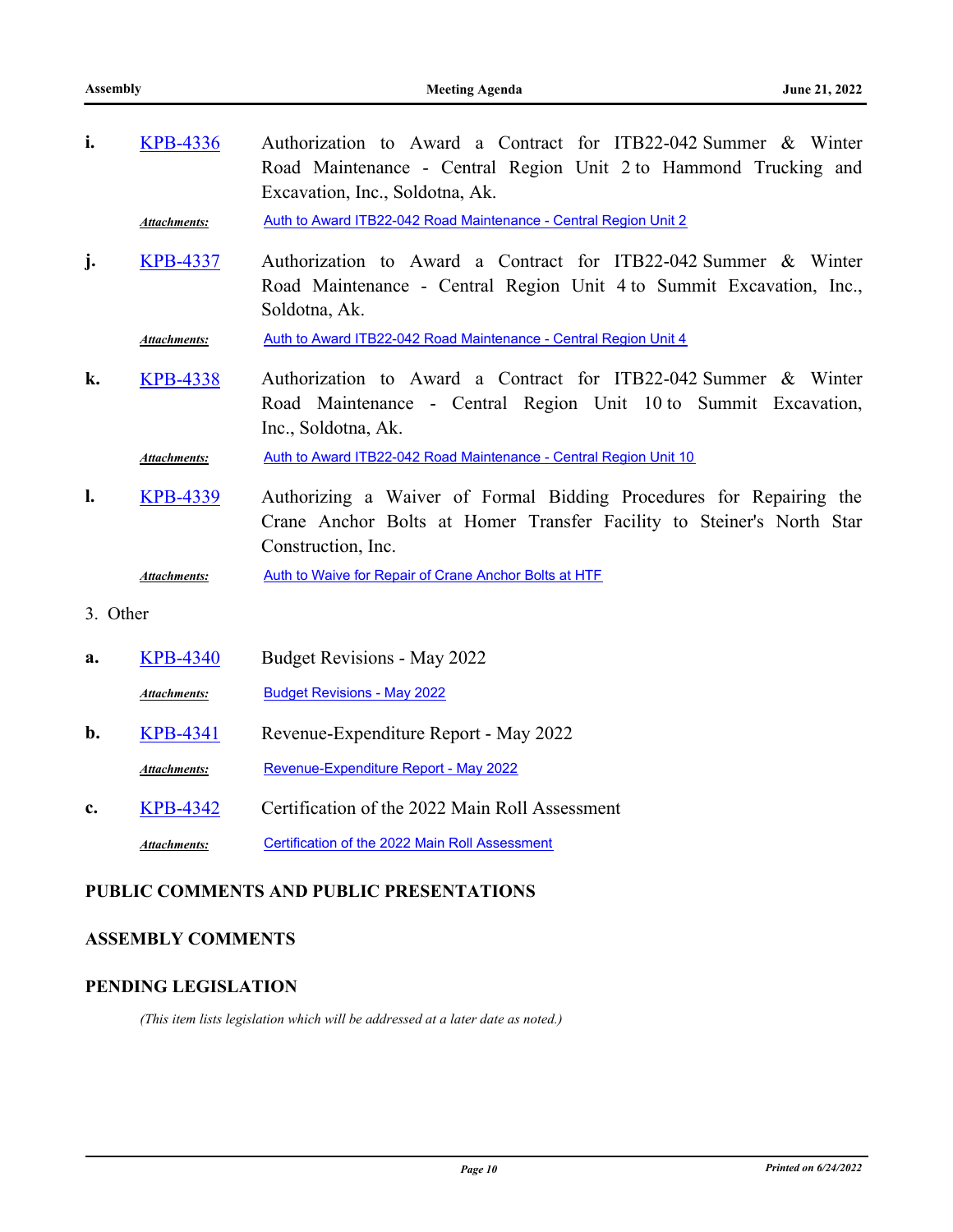| 1. | $2021 - 19 - 50$    | An Ordinance Accepting and Appropriating the Opioid Settlement                                                                                                                                                                                                                                                                               |
|----|---------------------|----------------------------------------------------------------------------------------------------------------------------------------------------------------------------------------------------------------------------------------------------------------------------------------------------------------------------------------------|
|    |                     | Funds and Establishing the Opioid Settlement Fund Grant Program                                                                                                                                                                                                                                                                              |
|    |                     | (Mayor) (Hearing on 08/09/22) (Referred to Finance Committee)                                                                                                                                                                                                                                                                                |
|    | Attachments:        | Ordinance 2021-19-50                                                                                                                                                                                                                                                                                                                         |
|    |                     | <b>Memo</b>                                                                                                                                                                                                                                                                                                                                  |
|    |                     | <b>Exhibit E and G(excerpt) to Settlement Agreement Opioid Approp. backup</b>                                                                                                                                                                                                                                                                |
| 2. | 2022-23             | An Ordinance Amending KPB 5.18.200 and KPB 5.18.430 Relating to<br>Borough Sales Tax to Provide an Exemption for Residential Rentals in<br>Excess of 30 Consecutive Days to Increase the Maximum Amount of a<br>Sale Subject to Borough Sales Tax to \$1,000, Subject to Voter<br>Approval (Johnson, Hibbert, Chesley) (Hearing on 07/05/22) |
|    | <b>Attachments:</b> | Ordinance 2022-23                                                                                                                                                                                                                                                                                                                            |
|    |                     | <b>Memo</b>                                                                                                                                                                                                                                                                                                                                  |
|    |                     | <b>Fiscal Note</b>                                                                                                                                                                                                                                                                                                                           |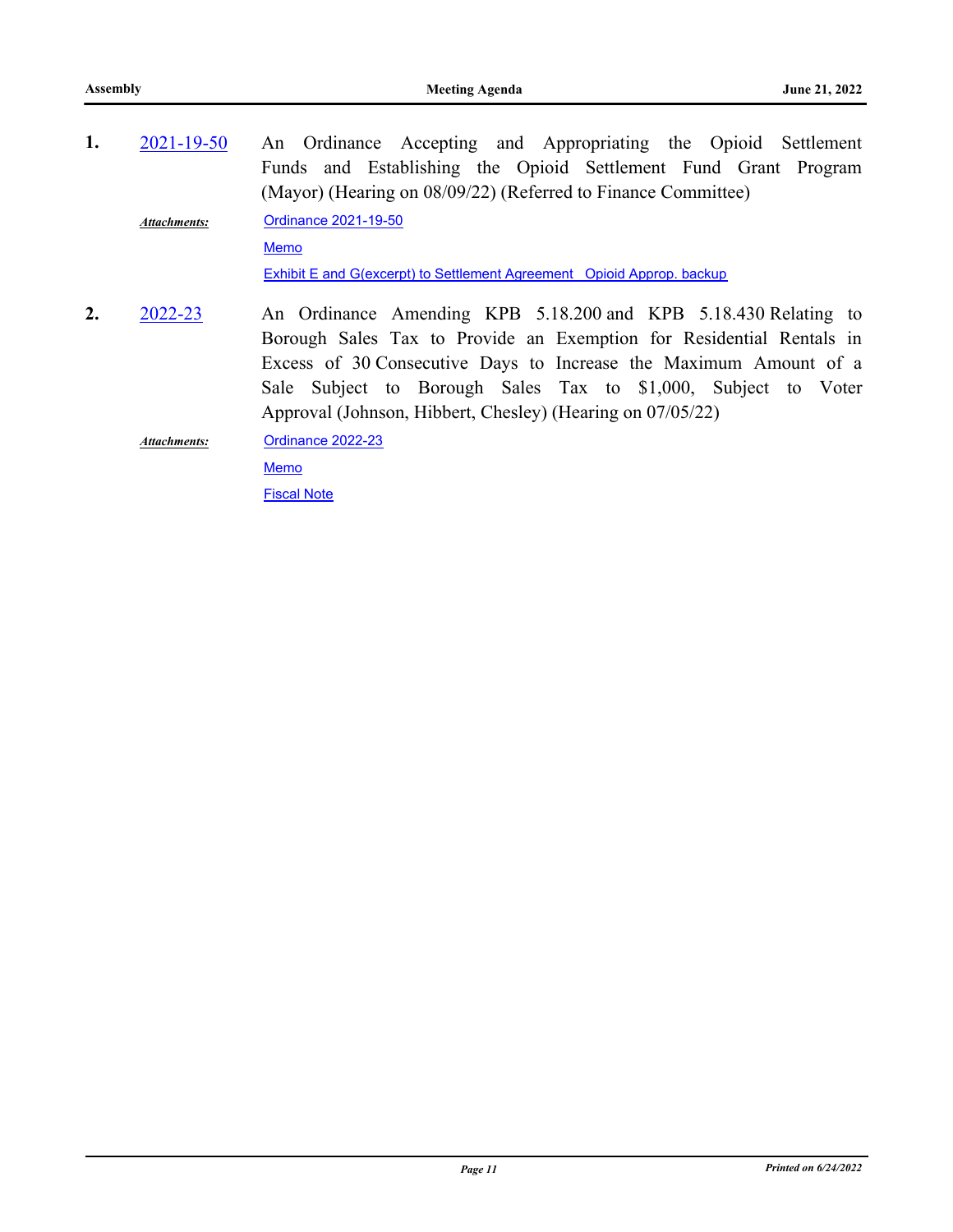| 3. | 2021-41             | An Ordinance Amending KPB 21.29, KPB 21.25, and KPB 21.50.055<br>Material Site<br>Regarding<br>Permits, Applications, Conditions,<br>and<br>(Mayor, Johnson) (Referred to Policies and Procedures<br>Procedures<br>Committee) [Tabled on 02/01/22] |
|----|---------------------|----------------------------------------------------------------------------------------------------------------------------------------------------------------------------------------------------------------------------------------------------|
|    |                     | (Elam, Derkevorkian) Substitute: An Ordinance Amending KPB 21.29,<br>and KPB 21.50.055 Regarding Material Site Permits,<br>KPB 21.25,<br>Applications,<br>Conditions,<br>and Procedures<br>(Elam,<br>Derkevorkian)<br>[Tabled on $02/01/22$ ]      |
|    | <b>Attachments:</b> | Ordinance 2021-41                                                                                                                                                                                                                                  |
|    |                     | <b>Elam Amendment #2 (notice of reconsideration given)</b>                                                                                                                                                                                         |
|    |                     | <b>Ecklund Tupper Amendment (amendments pending)</b>                                                                                                                                                                                               |
|    |                     | Ordinance 2021-41 (Elam, Derkevorkian) Substitute                                                                                                                                                                                                  |
|    |                     | Memo                                                                                                                                                                                                                                               |
|    |                     | <b>Material Site Work Group Timeline</b>                                                                                                                                                                                                           |
|    |                     | <b>Legal Memo re Assembly Questions</b>                                                                                                                                                                                                            |
|    |                     | Public Comments 021522                                                                                                                                                                                                                             |
|    |                     | <b>Public Comments 020122</b>                                                                                                                                                                                                                      |
|    |                     | <b>Public Comments 020122</b>                                                                                                                                                                                                                      |
|    |                     | <b>Public Comment 011822</b>                                                                                                                                                                                                                       |
|    |                     | Reference Copy Ordinance 2006-01 SUB                                                                                                                                                                                                               |
|    |                     | Reference Copy Resolution 2018-004 SUB                                                                                                                                                                                                             |
|    |                     | Reference Copy Resolution 2018-025                                                                                                                                                                                                                 |
|    |                     | Elam Amendment #1 (dealt with on 011822)                                                                                                                                                                                                           |
|    |                     |                                                                                                                                                                                                                                                    |

## **INFORMATIONAL MATERIALS AND REPORTS**

| KPB-4353     | Kalifornsky Advisory Planning Commission Deemed Inactive |
|--------------|----------------------------------------------------------|
| Attachments: | <b>Kalifornsky APC Deemed Inactive</b>                   |

## **ASSEMBLY MEETING AND HEARING ANNOUNCEMENTS**

1. July 5, 2022 Regular Assembly Meeting 6:00 PM Betty J. Glick Assembly Chambers Borough Administration Building Remote participation available through Zoom Meeting ID: 884 7373 9641 Passcode: 671108